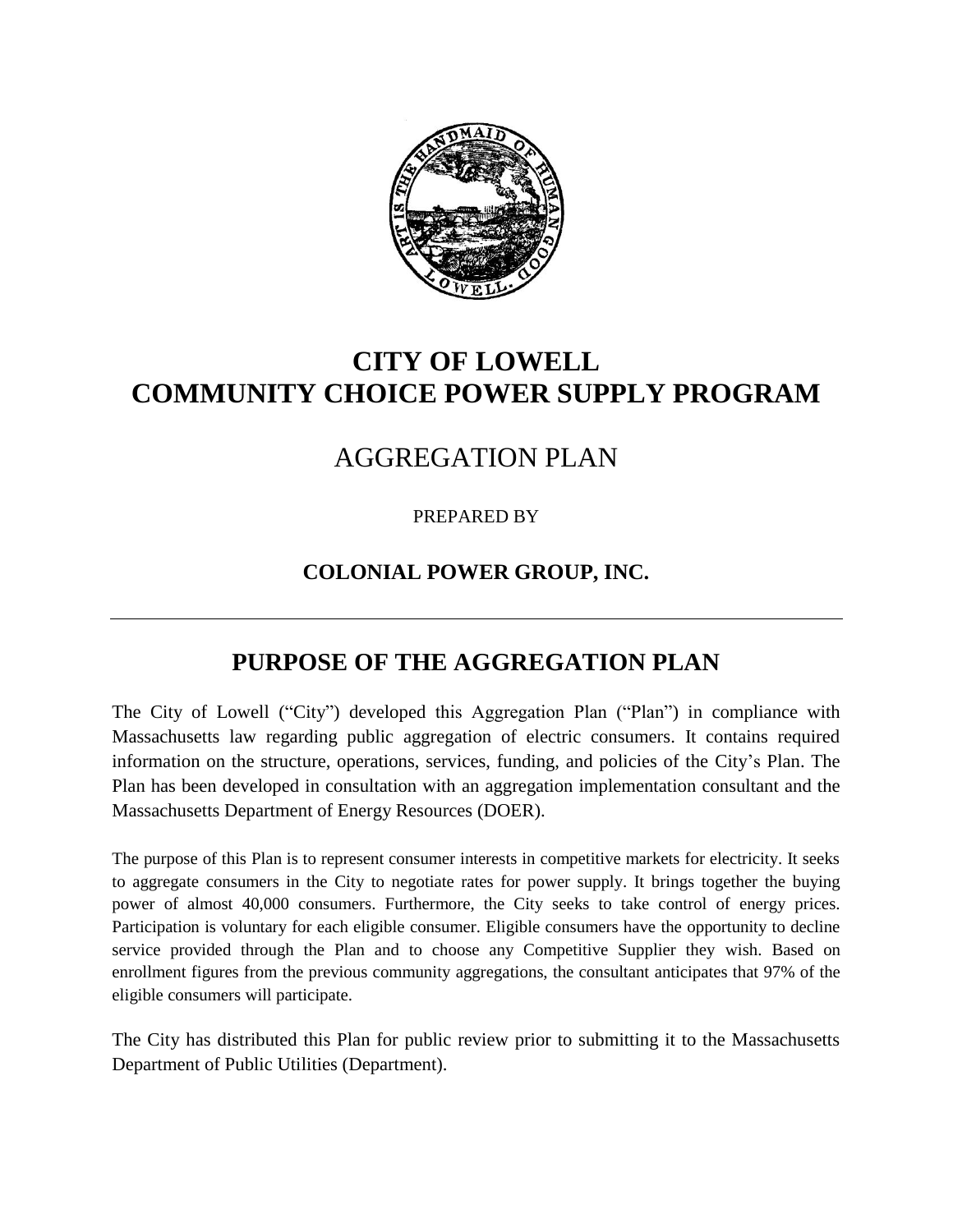# **TABLE OF CONTENTS**

| 1.               | The Process of Municipal Aggregation                             | $\mathbf{1}$   |
|------------------|------------------------------------------------------------------|----------------|
| 2.               | Lowell's Community Choice Power Supply Program                   |                |
|                  | <b>Organizational Structure</b><br>2.1                           | 2              |
|                  | <b>Operational Levels</b><br>2.2                                 | $2 - 4$        |
|                  | Operations<br>2.3                                                | $\overline{4}$ |
|                  | <b>Staffing and Manpower</b><br>2.4                              | $4 - 5$        |
| 3.               | Funding                                                          | 5              |
| $\overline{4}$ . | <b>Activation and Termination</b>                                |                |
|                  | Activation<br>4.1                                                | $5-9$          |
|                  | 4.2 Termination                                                  | 10             |
| 5.               | Methods for Entering and Terminating Agreements                  | 10             |
| 6.               | Rate Setting, Costs, and Billing                                 |                |
|                  | <b>Rate Setting</b><br>6.1                                       | $10 - 11$      |
|                  | 6.2<br>Costs                                                     | 11             |
|                  | 6.3<br>Billing                                                   | $11 - 12$      |
| 7.               | <b>Universal Access</b>                                          | $12 - 13$      |
| 8.               | <b>Equitable Treatment of Ratepayers</b>                         |                |
| 9.               | Reliability                                                      |                |
| 10.              | Rights and Responsibilities of Participants                      |                |
|                  | 10.1 Rights                                                      | 13             |
|                  | 10.2 Responsibilities                                            | 14             |
| 11.              | Consequences of Municipal Aggregation                            |                |
|                  | 11.1 Participation in Competitive Market                         | 14             |
|                  | 11.2 Selection of Alternate Supplier                             | 14             |
|                  | 11.3 Indemnification and Risk Associated with Competitive Market | 14             |
|                  | 11.4 Other Protections                                           | 14             |
| 12.              | Requirements Concerning Aggregated Service                       | 15             |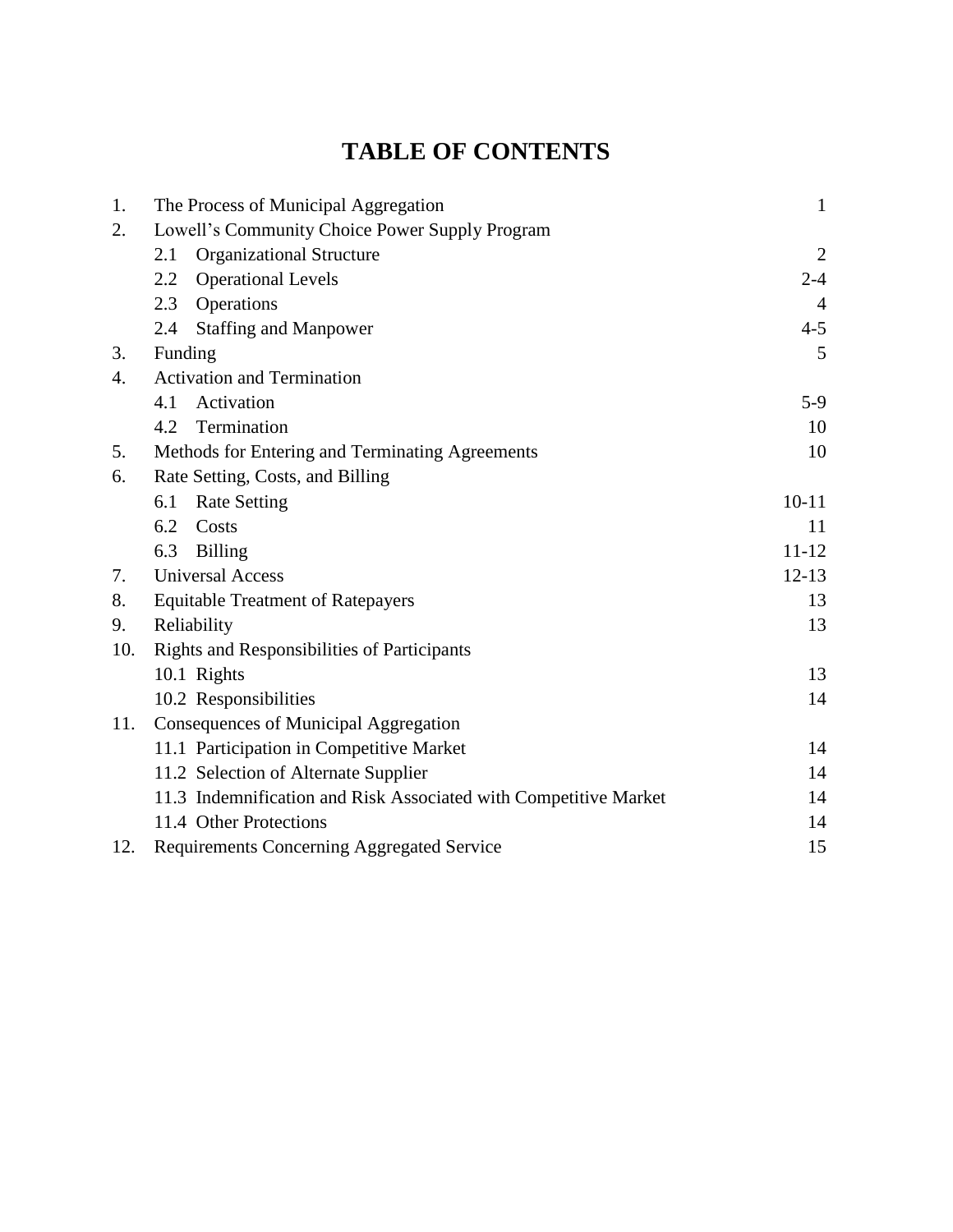## **REQUIREMENTS FOR MUNICIPAL AGGREGATION**

The Massachusetts Electric Utility Restructuring Act of 1997 ("Restructuring Act") contains several requirements for municipal aggregators. One requirement is to develop an aggregation plan in consultation with the DOER. The Plan is subject to review by consumers in the participating municipality and approval by the Department.

### **1 THE PROCESS OF MUNICIPAL AGGREGATION**

Municipal aggregation involves a multi-step public process as follows:

- 1.1 Vote and Authorization to become a Public Aggregator
- 1.2 Development of Plan in Consultation with DOER
- 1.3 Review of Plan by City Manager, City Council and Consumers
- 1.4 Vote on Plan by City Council
- 1.5 Submission of Plan for Department Approval
- 1.6 Public Hearing on Plan by Department
- 1.7 Selection of Date for Receipt of Price Terms from Competitive Suppliers
- 1.8 Selection of Competitive Supplier by City Manager
- 1.9 Notification of Enrollment for Eligible Consumers
- 1.10 Beginning of Opt-Out Period (30 days prior to first service date)
- 1.11 Transfer of Participating Consumers to Competitive Supplier

In addition to this process, municipal aggregators must comply with open meeting laws, ethical rules, and certain public bidding and information requirements.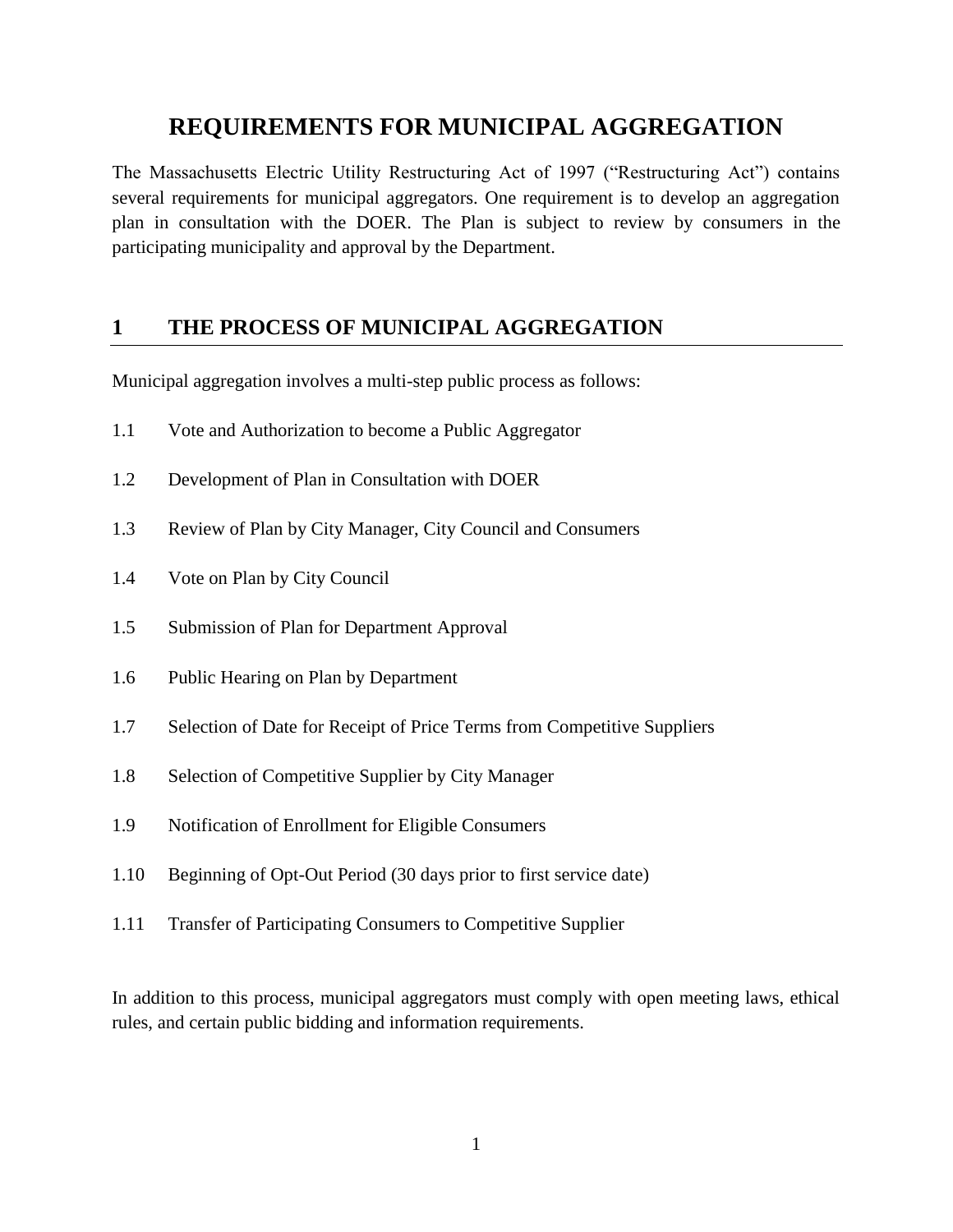### **2 LOWELL'S COMMUNITY CHOICE POWER SUPPLY PROGRAM**

The City offers one program to achieve its goals: Lowell's Community Choice Power Supply Program ("Program"). The Program provides professional representation on behalf of consumers in state proceedings and in regional or local forums to protect consumer interests in an evolving marketplace.

The Program is designed to offer competitive choice to eligible consumers and to gain other favorable economic and non-economic terms in service contracts. The City does not buy and resell power, but represents consumer interests to set the terms for service. Through a competitive bid and negotiation process, the City develops a contract with a Competitive Supplier for firm, all-requirements service. The contract runs for a fixed term. The process of contract approval contains checks and balances. Once the contract has been negotiated by the City's agent, it must be submitted to the City Manager for approval. And lastly, eligible consumers may opt-out of the Program, and select Basic Service or power supply from any other Competitive Supplier they wish at any time before or following their enrollment in the City's Program. No eligible consumer is required to receive service under the City's contract. [See Section 4.1.6 for detailed information on the opt-out process.]

#### **2.1 ORGANIZATIONAL STRUCTURE**

By Charter, the City of Lowell follows a [Plan E form of](http://www.lowellma.gov/govt/info/plan-e-government) government, in which the popular vote of the City of Lowell's residents elects nine members to the City Council to serve a two-year term of office; City Councilors then elect one of their members to serve as City Mayor. The City Mayor serves as the official head of the City presiding over City Council. The City Council appoints a City Manager who is responsible for the administration of the City. Specific powers and responsibilities of the City Council are set forth in the City's charter. The operational role of the City and its agent in relation to consumers is outlined and described in the following pages.

#### **2.2 OPERATIONAL LEVELS**

There are five operational levels to the City's Program as follows:

#### **2.2.1 Level One: Consumers**

Consumers hold the ultimate authority over the Program and its functions. They can elect candidates for Mayor and City Council who may take positions regarding the Program. They can participate in local and regional meetings and hearings regarding issues related to restructuring in general and the City's Program in particular. And they can attend meetings to express their views.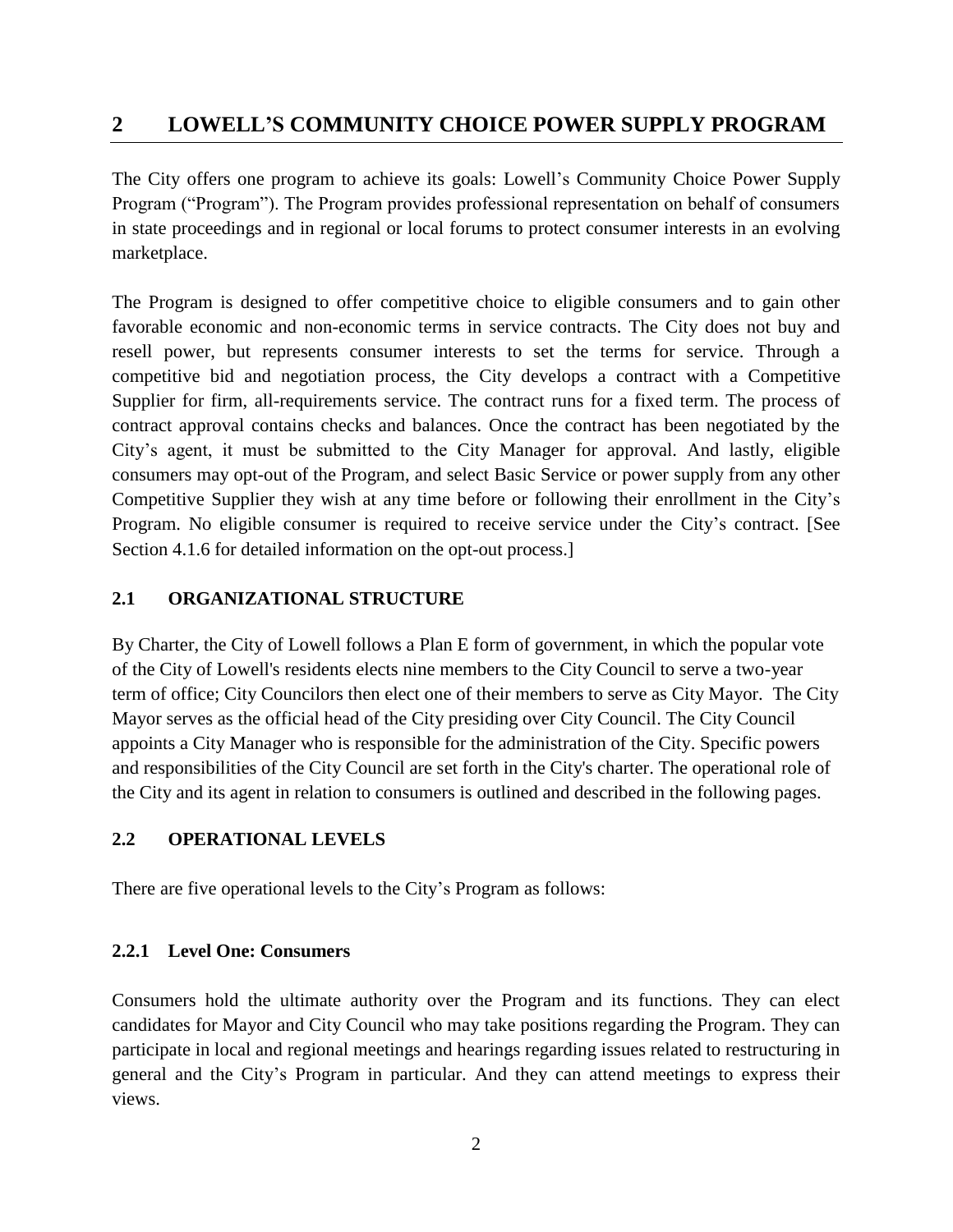Every eligible consumer in the City may participate in the City's Program. All eligible consumers will also have the ability to decline service through the Competitive Supplier and choose any other power supply option they wish. Eligible consumers who are dissatisfied with services provided under the contract negotiated by the City may also communicate directly with the Competitive Supplier or any consultant retained by the City to assist with the implementation of the Plan via e-mail or toll-free telephone number in an effort to alter or otherwise improve service. Eligible consumers may also opt-out at any time by contacting the Competitive Supplier. Eligible consumers may also bring issues before the City Council.

#### **2.2.2 Level Two: City Council**

Based upon its existing authority or authority provided by voters at City elections, the City Council may act on program and policy issues and contract recommendations. In addition, it may provide instructions to the City's agent regarding specific policy or program decisions to be made under the Program. It may also raise issues directed to it by consumers for the City to address.

#### **2.2.3 Level Three: City Manager**

The City Manager carries out the collective decisions and instructions of the City Council and participating consumers.

#### **2.2.4 Level Four: The Consultant**

As the City's agent, the consultant shall initially provide the day-to-day management and supervision of the business affairs of the Program under a contract agreement. The consultant shall serve as the City's procurement agent, utilizing its existing staff to solicit services as requested by the City. In addition, the consultant provides office space and administrative support to coordinate the Program's operations.

This administrative support includes:

- communications;
- program development;
- recordkeeping; and
- program oversight and maintenance.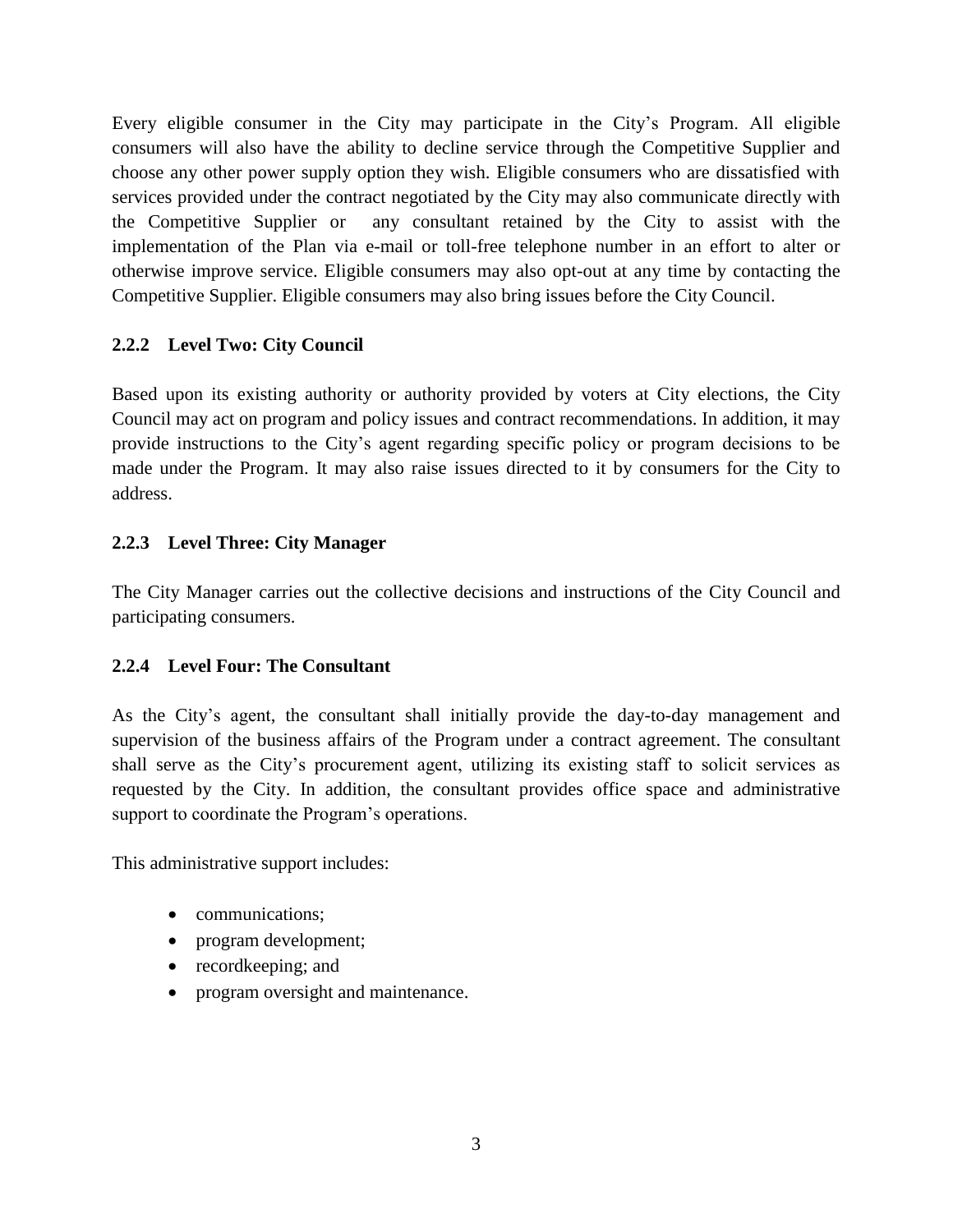#### **2.2.5 Level Five: Competitive Suppliers**

Competitive Suppliers contract with the City through its City Manager. The contract is negotiated, recommended, and monitored for compliance by the consultant. No contract is binding until it is approved by the City Manager. The complete set of Competitive Supplier responsibilities is found in the Electric Service Agreement (ESA) between the City and the Competitive Supplier. The City may hire alternative consultants or, eventually, elect to perform the functions of the consultant with City personnel.

#### **2.3 OPERATIONS**

The Program's operations are guided by the provisions and goals contained in this Plan and the instructions and decisions of the City Manager, the consultant, and participating consumers.

The goals of this Plan are as follows:

- provide the basis for aggregation of eligible consumers on a non-discriminatory basis;
- acquire a market rate for power supply and transparent pricing;
- provide equal sharing of economic savings based on current electric rates;
- allow those eligible consumers who choose not to participate to opt-out;
- provide full public accountability to participating consumers; and
- utilize municipal and other powers and authorities that constitute basic consumer protection to achieve these goals.

#### **2.4 STAFFING AND MANPOWER**

The operations necessary to plan, deliver, and manage the City's Program include:

- technical analysis;
- competitive procurement of services;
- regulatory approvals;
- accounting and fiscal management;
- contract maintenance:
- communications;
- program coordination; and
- administrative support.

The City intends to initially utilize the consultant as the professional, technical, and legal consultants to operate the Program. The consultant is a licensed broker of electricity in Massachusetts (EB-107). The consultant has experience designing, implementing and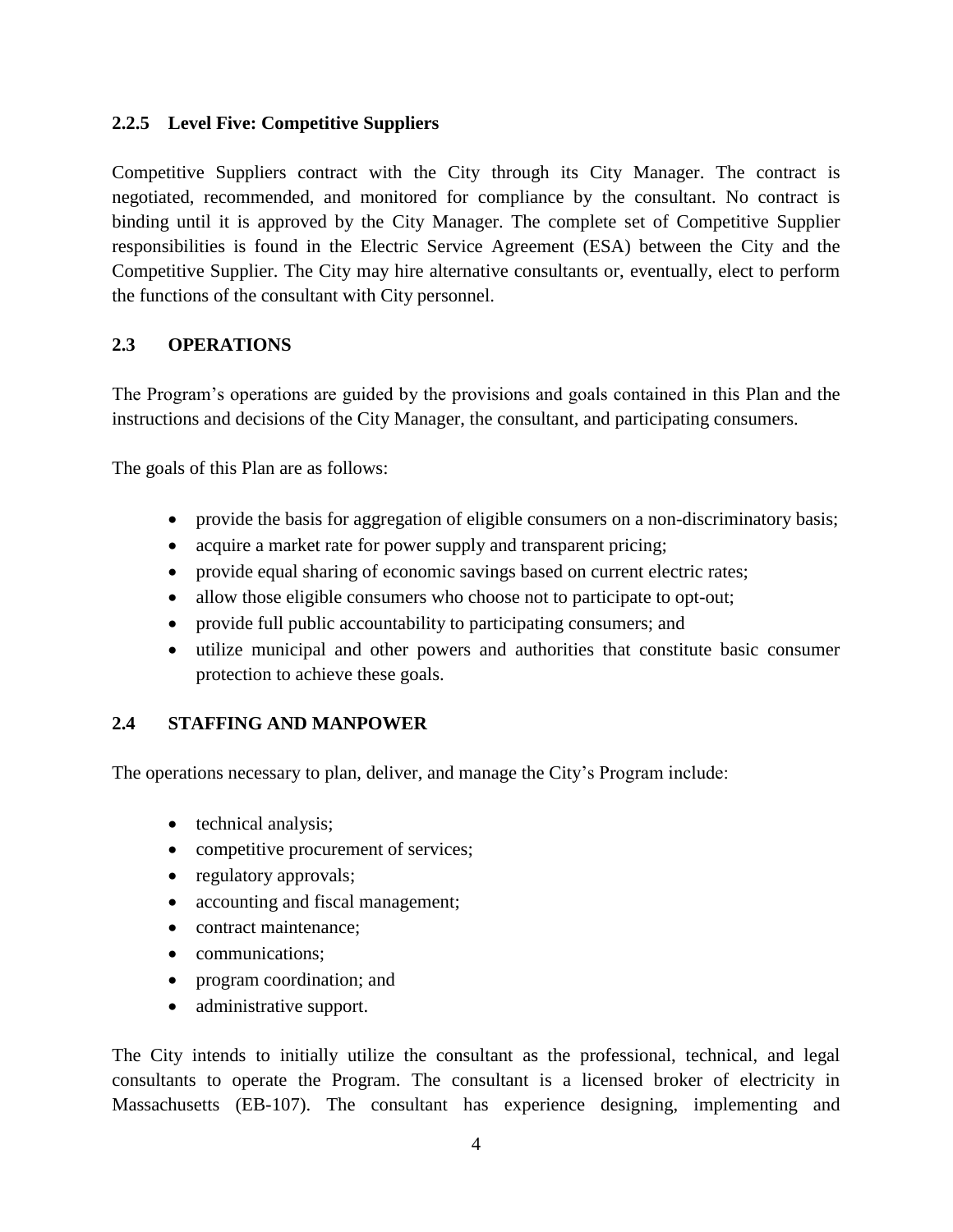administering opt-out municipal aggregation programs. These programs include those currently in place in Ashland, Lanesborough, Lunenburg and Marlborough.

The consultant will be responsible for monitoring all aspects of the Program and any resulting contractual agreements, including but not limited to: monitoring and reporting on compliance with all contract terms and conditions, resolution of contract issues, implementation of the optout process for consumers, participation in negotiations with National Grid ("Local Distributor"),preparation of reports, as directed, and routine updates and attendance at meetings with the City Manager and City Council.

The Program has been developed on behalf of the City by the consultant with the support of technical consultants and legal counsel. Once a contract has been secured, the consultant will use technical consultants and legal counsel to administer the Program.

The consultant will undertake negotiations with Competitive Suppliers and provide representation at the state level, as needed, at the direction of the City Manager and City Council. The terms and conditions of any contract may be subject to review by the City Council, as well as by any outside legal counsel which may be selected by the City, and may be further subject to the City Council's approval as to legal form.

The City will also hire an energy manager(s) to provide oversight of the program's consultants and suppliers. The energy manager(s) will work with the Chief Procurement Officer on energy procurements related to the Program

### **3 FUNDING**

Initial funding for City's Program comes from private capital supplied by the consultant. The ESA with a Competitive Supplier will include a \$0.001/kWh adder that will be paid by the Competitive Supplier to the consultant. The \$0.001/kWh adder will fund the on-going costs of the Program. The start-up costs, to be borne by the consultant, include costs for legal representation, public education, communications, and mailing costs.

### **4 ACTIVATION AND TERMINATION**

#### **4.1 ACTIVATION**

Following the process of municipal aggregation and competitive procurement of a proposed contract by the City, activation of the Program requires the following steps: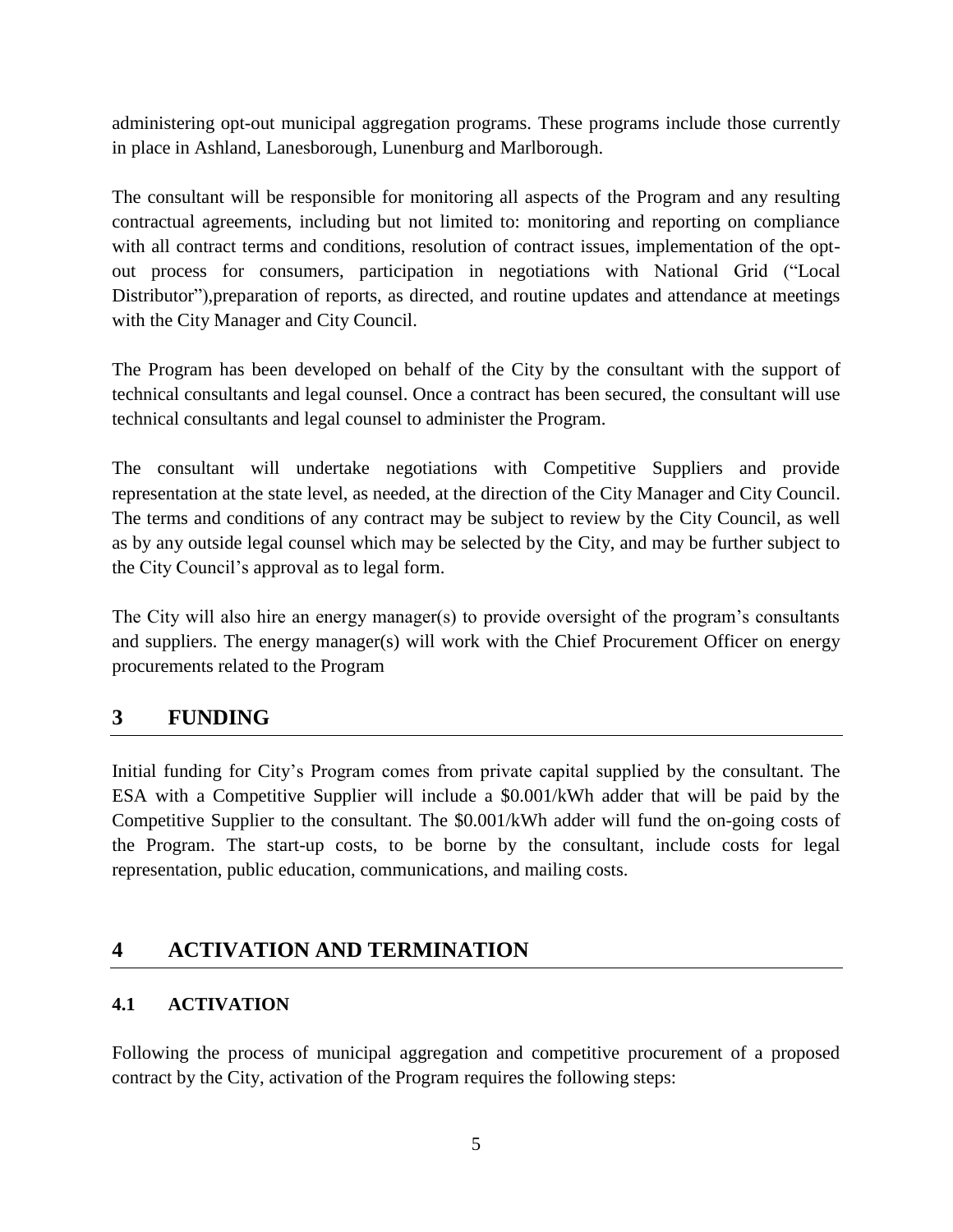- a) Approval of Plan by Department
- b) Acceptance of ESAs by City Council and City Manager
- c) Signing of ESA by City Council and City Manager
- d) Notification of Enrollment for Eligible Consumers
- e) Notification of Local Distributor
- f) Beginning of Opt-Out Period
- g) Transfer of Participating Consumers to Competitive Supplier

Each of these steps is described as follows:

#### **4.1.1 Approval of Plan by Department**

The City, through its agent, shall file this Plan with the Department. The Department is required to hold a public hearing on the Plan

#### **4.1.2 Acceptance of ESAs by City Council and City Manager**

All contracts negotiated by the City shall be expressly conditioned upon the acceptance of the contract by the City Manager. Competitive Suppliers and contracts must comply with all applicable laws and rules and regulations promulgated by the Department concerning competitive suppliers.

#### **4.1.3 Signing of ESA by City Council and City Manager**

With the signing of the contract by the City Manager, the terms and conditions in the contract will be utilized for service for eligible consumers within the municipal boundaries of the City, except for those eligible consumers who have selected a Competitive Supplier prior to the contract activation date and do not wish to switch to service under the City's contract, or those eligible consumers who affirmatively opt-out of the Program. In addition, all eligible consumers relocating to the area will be enrolled in the City's Program one month after their delivery account is set up with the Local Distributor, unless they choose another Competitive Supplier, or opt-out following activation of service.

#### **4.1.4 Notification of Enrollment for Eligible Consumers**

Following approval of the contract by the City, the Competitive Supplier shall undertake notification of all eligible consumers on Basic Service to be enrolled. The Local Distributor will inform the Competitive Supplier and the consultant as to which consumers are on Basic Service and which consumers are receiving power from third-party suppliers. The Local Distributor will run this data just prior to the meter read at which the change to the Competitive Supplier is set to occur to ensure that no consumers contracted with third-party suppliers are enrolled. Only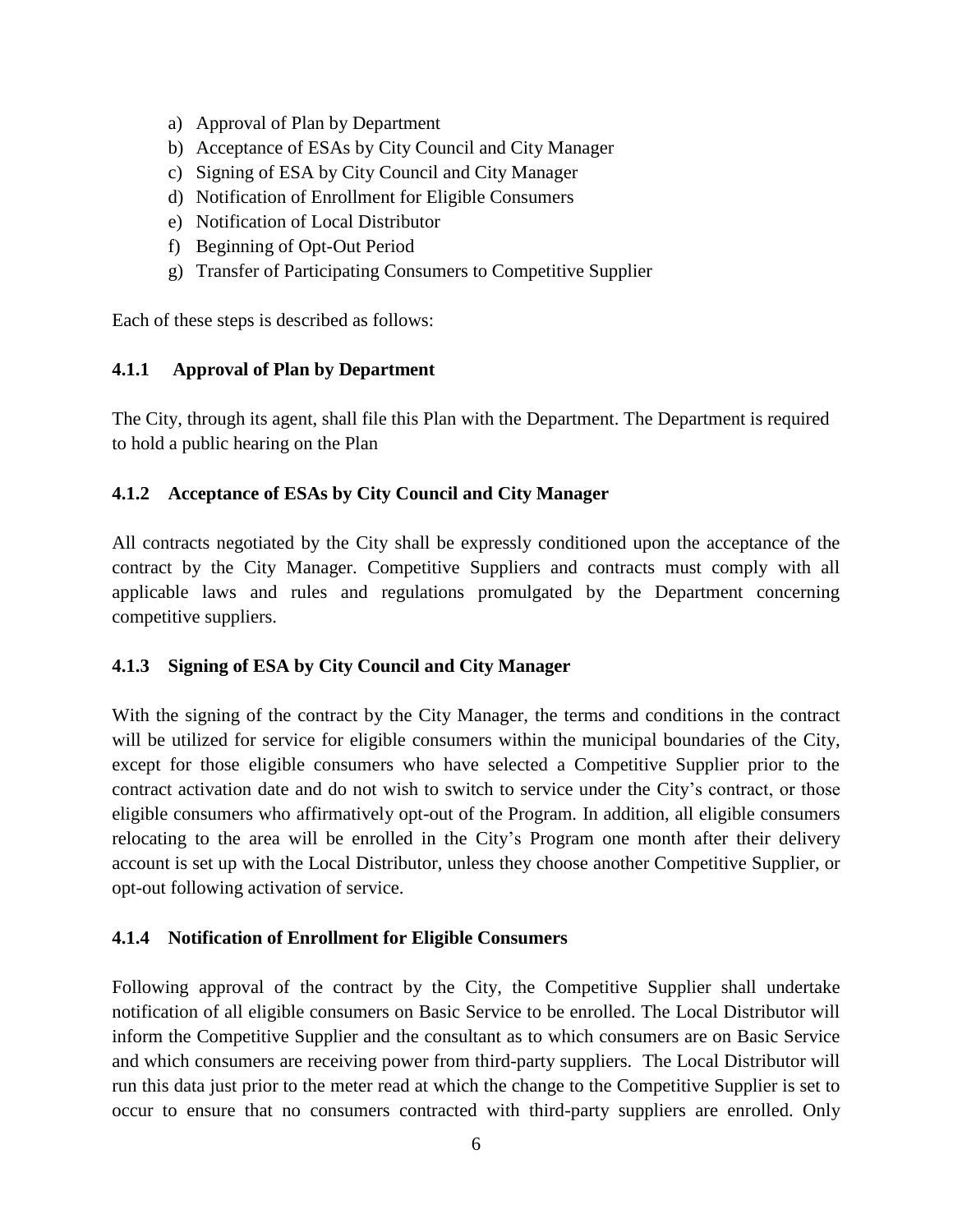current Basic Service consumers will be sent opt-out notices. The City may also generally notify all consumers receiving competitive service of their eligibility to receive power from the City's Competitive Supplier.

The process of notification shall be multi-layered and will include:

- mailings by the Competitive Supplier;
- newspaper notices;
- public service announcements (PSAs); and
- notices posted in City Hall.

Prior to enrollment, this notification shall:

- inform eligible consumers they have the right to opt-out of the aggregated entity without penalty and choose Basic Service at any time before or after their first day of service;
- prominently state all charges to be made and a comparison of the price and primary terms of the City's contract compared to the price and terms of the Local Distributor's Basic Service;
- explain the opt-out process; and
- provide written notification that no charges associated with the opt-out will be made by the Competitive Supplier.

When a new eligible consumer first moves to the City, the eligible consumer will not be assigned to the City's Competitive Supplier until the Competitive Supplier submits an "enroll customer" transaction. Prior to such "enroll customer" transaction, the eligible consumer shall receive Basic Service.

To facilitate enrollment in the City's Program, after approval by the Department and execution of a contract with a Competitive Supplier, the Local Distributor will electronically transmit the name, address and existing power supply option (i.e. Basic Service or non-Basic Service) of the new eligible consumer to the City's designated Competitive Supplier to facilitate the notification and opt-out requirements of the Program. Once the appropriate notification has been provided to the eligible consumer and applicable opt-out requirements met, the Competitive Supplier will electronically enroll the eligible consumer by submitting an "enroll customer" transaction to the Local Distributor in accordance with the rules and procedures set forth in the EBT Working Group Report, which is applicable to all Competitive Suppliers and distribution companies in Massachusetts.

The approximate timing of the major procedural steps related to the notification of consumers is as follows: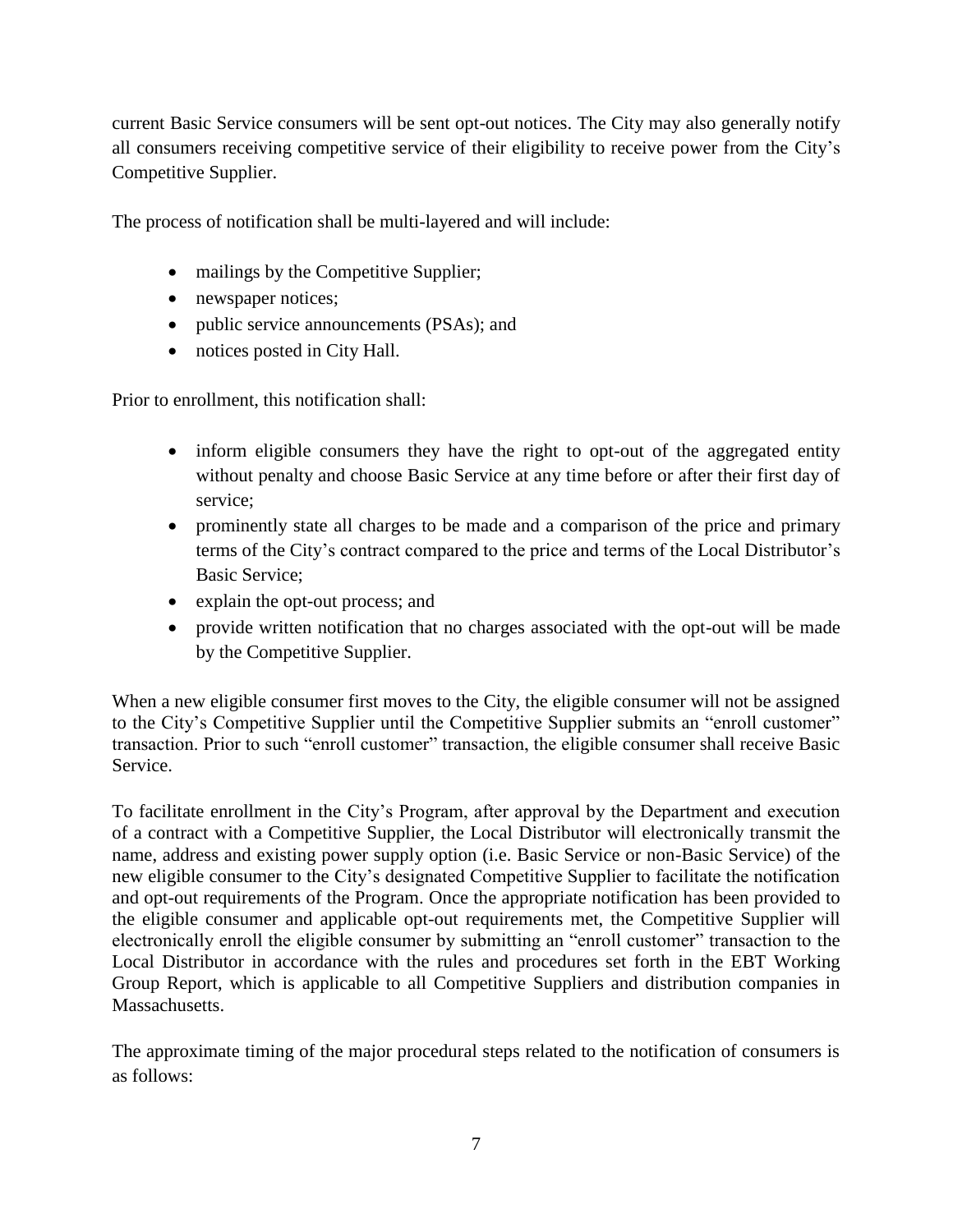| Day 1      | Supply contract executed between City and Competitive Supplier                                |  |
|------------|-----------------------------------------------------------------------------------------------|--|
| Day 2      | Competitive Supplier notifies Local Distributor to prepare City eligible<br>consumer data     |  |
| Day 3      | Competitive Supplier begins EDI testing with Local Distributor                                |  |
| Day 14     | Competitive Supplier receives eligible consumer data from Local                               |  |
|            | Distributor                                                                                   |  |
| Day 18     | Competitive Supplier mails opt-out notice to all eligible consumers                           |  |
| Day 19     | 30-day opt-out period begins on date of postmark                                              |  |
| Day $21$   | Eligible consumers receive mail                                                               |  |
| Days 21-51 | Consumers wishing to opt-out return pre-paid reply card to Competitive                        |  |
|            | Supplier                                                                                      |  |
| Day 33     | Competitive Supplier completes EDI testing with Local Distributor                             |  |
| Day 52     | Competitive Supplier removes opt-outs from eligible list                                      |  |
| Day $53$   | Competitive Supplier sends "supplier enrolls customer" EDI for all<br>participating consumers |  |

Participating consumers are enrolled with supplier on the next meter read, provided that the enrollment transaction is submitted no fewer than two full business days before the meter read.

Our experience with previous aggregation programs suggests that the City, Competitive Supplier and Local Distributor need about two months to complete the consumer notification and enrollment process.

The procedures described above may also be found in National Grid's Terms and Conditions for Municipal Aggregators, M.D.T.E. 1104-A, as amended or superseded from time to time.. These procedures were discussed in numerous meetings between the consultant and the Local Distributor.

The methods by which eligible consumers will be enrolled in the Program are consistent with the Local Distributor's Terms and Conditions for Competitive Suppliers, M.D.P.U. No. 1180, as amended or superseded from time to time.

#### **4.1.5 Notification of Local Distributor**

Along with notification of eligible consumers, the City shall notify the selected Competitive Supplier and Local Distributor to begin preparation of the administrative process to transfer eligible consumers coincident with each eligible consumer's billing cycle. Alternatively, or in combination with the City notification, the selected Competitive Supplier may notify the Local Distributor to begin preparation of the administrative process.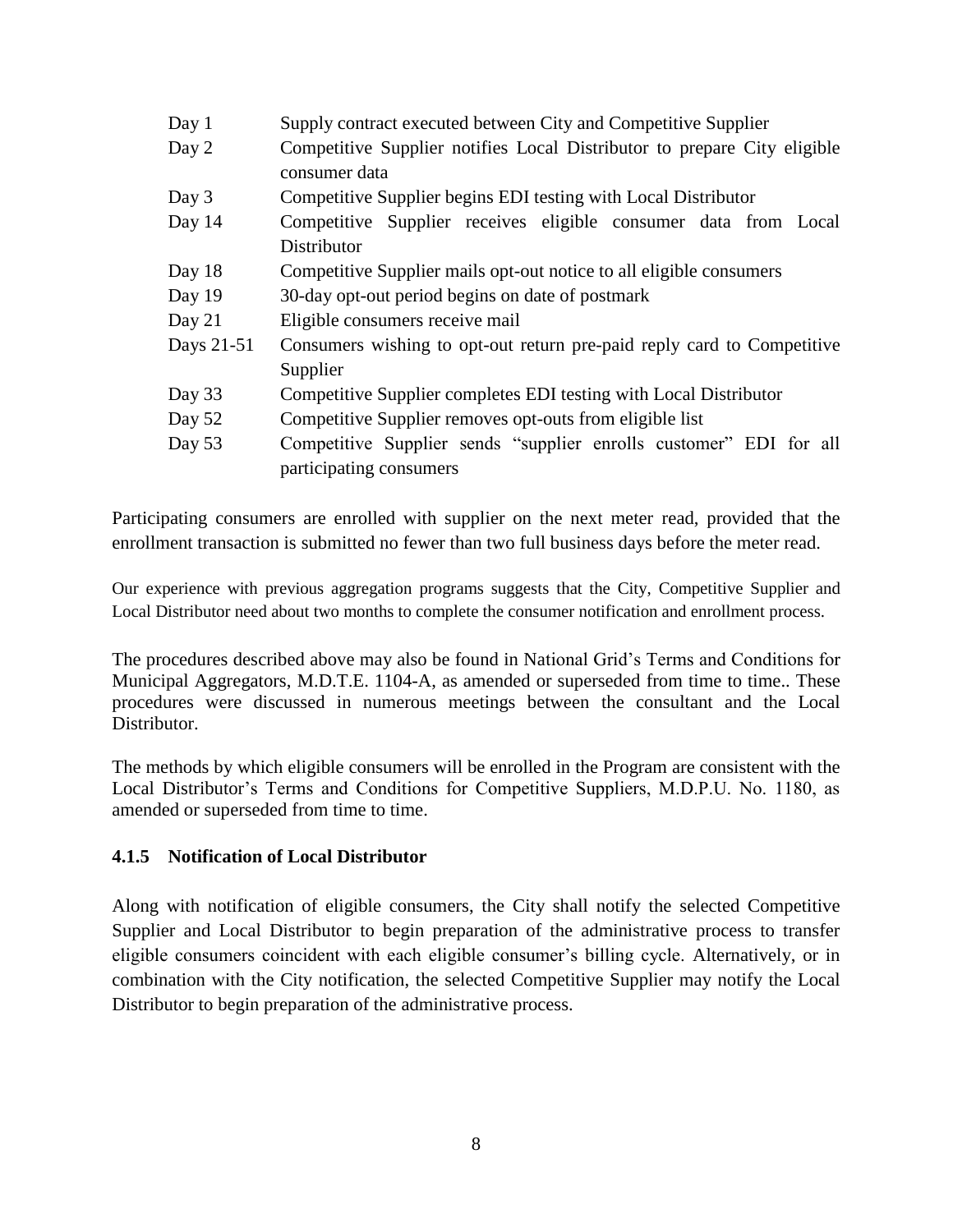#### **4.1.6 Beginning of Opt-Out Period**

Eligible consumers may opt-out of service from the Program at no charge either in advance of service start up deadlines or at any time after the first day of service. Participating consumers who seek to return to the Local Distributor's Basic Service should provide notice to the Competitive Supplier and/or the Local Distributor five or more business days before the next scheduled meter read date. Pursuant to the Local Distributor's Terms and Conditions for Municipal Aggregators, M.D.T.E. 1104-A, Participating residential consumers will be transferred to the Local Distributor's Basic Service in two business days if they directly notify the Local Distributor of the intent to terminate generation service from the Competitive Supplier. If a commercial or industrial customer directly notifies the Local Distributor of the choice to terminate generation service from the Competitive Supplier, the generation service shall be terminated on the date of the customer's next scheduled meter read. If a residential, commercial, or industrial customer notifies the Competitive Supplier of the choice to terminate receipt of generation service, the termination shall take place on the date of the customer's next scheduled meter read, so long as the Competitive Supplier has submitted the transaction to the Local Distributor no fewer than two business days prior to the meter read date. There shall be no charge for returning to the Local Distributor's Basic Service in this manner. Further opportunities for eligible consumer opt-out may be negotiated by the City and the Competitive Supplier and included in the terms of the contract presented to the City Council, the City Manager and made part of the public information offered to each eligible consumer. Eligible consumers who opt-out and subsequently wish to enroll may be enrolled at the Competitive Supplier's discretion and pursuant to the Local Distributor's Terms and Conditions for Competitive Suppliers, M.D.P.U. No. 1180, as amended or superseded from time to time.

#### **4.1.7 Transfer of Participating Consumers to Competitive Supplier**

The process of activation is an administrative function with three parts:

- a) Data Preparation: The Local Distributor will identify all eligible consumers on Basic Service in the City by eliminating those who have already selected a Competitive Supplier.
- b) Automatic Enrollment: All verified eligible consumers shall be transferred to the City's Competitive Supplier coincident with the Local Distributor's billing periods, unless they have previously sent in notification of their intent to opt-out according to established deadlines. Eligible consumers will be enrolled with the new Competitive Supplier over the period of one month. Service under the new Competitive Supplier shall begin at the start of the billing period following transfer.
- c) Notification: The Local Distributor shall notify each transferred participating consumer of the change to the City's Competitive Supplier with its last bill for Basic Service.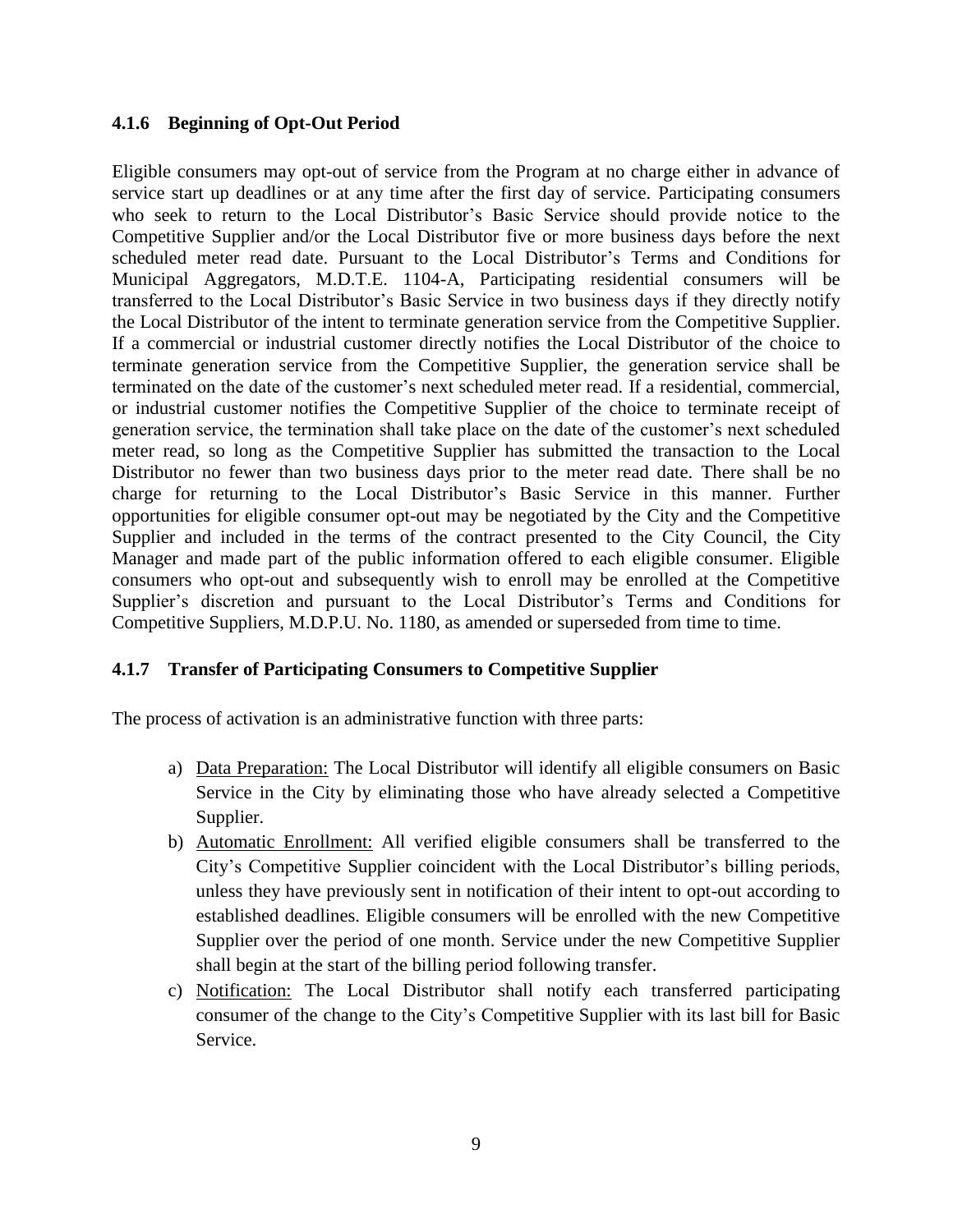#### **4.2 TERMINATION**

The Program may be terminated in two ways:

- upon contract termination or expiration without any extension, renewal, or subsequent contract being negotiated; or
- at the decision of the City Council and City Manager to dissolve the Program.

Each participating consumer receiving service under the City's Program will receive notification of termination of the Program 90 days prior to such termination.

In the event of contract termination, participating consumers would return to the Local Distributor's Basic Service or choose a Competitive Supplier.

### **5 METHODS FOR ENTERING AND TERMINATING AGREEMENTS**

The City's process for entering, modifying, enforcing, and terminating all agreements associated with the Program shall comply with the requirements of the City's charter, and state and federal laws. Where required, the procedures outlined in M.G.L. c. 30B shall be followed. Other agreements shall be entered, modified, or terminated in compliance with the law and according to the express provisions of the relevant agreement.

### **6 RATESETTING, COSTS, AND BILLING**

The City will offer the Program at rates and terms to be negotiated with Competitive Suppliers. All Competitive Supplier charges to the participating consumer will be fully and prominently disclosed under the notification process.

The Local Distributor shall continue to provide metering, billing, and maintenance of the distribution system as a regulated monopoly function. Charges for metering, billing and other distribution services shall be regulated by the Department, unless otherwise provided for in law, or Department rules and regulations.

#### **6.1 RATE SETTING**

Under Department orders, the Local Distributor assigns the rate classification and corresponding character of service and associated regulated rates. These rates include a monthly customer charge, a distribution charge, a transmission charge, a transition charge, an energy conservation charge, and a renewable energy charge that currently make up apportion of a the ratepayer's bill. Although the City, or its agent, may participate in regulatory proceedings and represent the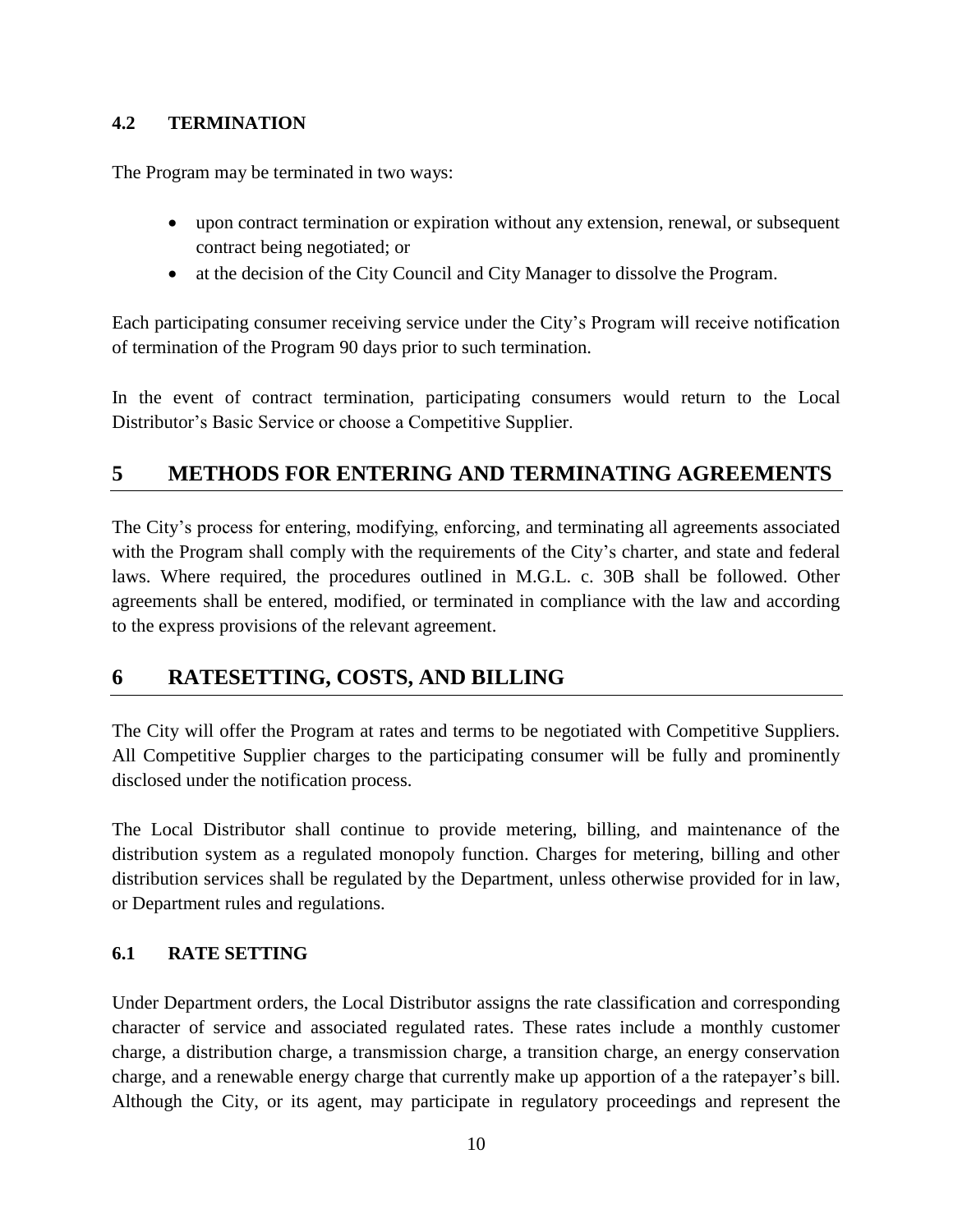interests of ratepayers regarding these regulated rates, it will not assign or alter existing rate classifications without the approval of the Department. [See Section 6.3 for an example of a typical residential bill.]

The focus of the City, as noted above, will be acquisition of competitive prices and terms for power supply. This price, or prices, will be set through the competitive bid and negotiation process, and will be noted on the participating consumer's bill as the "generation charge".

The competitive bid process will seek prices that will differ among the rate classifications established by the Local Distributor's tariffs. The terms and conditions of service may also vary among rate classifications.

#### **6.2 COSTS**

The Program funding will initially be derived from \$0.001/kWh commission fee payable by the Competitive Supplier to the City's initial consultant.

In addition, the City may fund personnel costs associated with an Energy Manager position(s), of which one of the responsibilities will be to assist with the Aggregation Program, through an Operational Adder equivalent of up to \$0.001/kWh payable by the Competitive Supplier to the City.

#### **6.3 BILLING**

Participating consumer billing under the City's Program will be made by the Competitive Supplier under contract and shall be incorporated into the standard monthly utility billing. Participating consumers will receive a "complete bill" from the Local Distributor that incorporates the power supply charge and the Local Distributor's delivery charges. The bill shall include a clear delineation of all regulated and non-regulated charges.

The typical residential "complete bill" for use of 500 kilowatt hours shows the following charges for the Local Distributor's Basic Service in May 2014:

| For Customer With Monthly Usage of 500 kWh |                                |        |  |  |
|--------------------------------------------|--------------------------------|--------|--|--|
|                                            |                                |        |  |  |
|                                            | Rate<br>$(\frac{\sqrt{2}}{N})$ | Charge |  |  |
|                                            |                                |        |  |  |
| Delivery Services Detail<br>(Rate: R1)     |                                |        |  |  |
| <b>Customer Charge</b>                     |                                | 4.00   |  |  |
| <b>Distribution Charge</b>                 | 0.03649                        | 18.25  |  |  |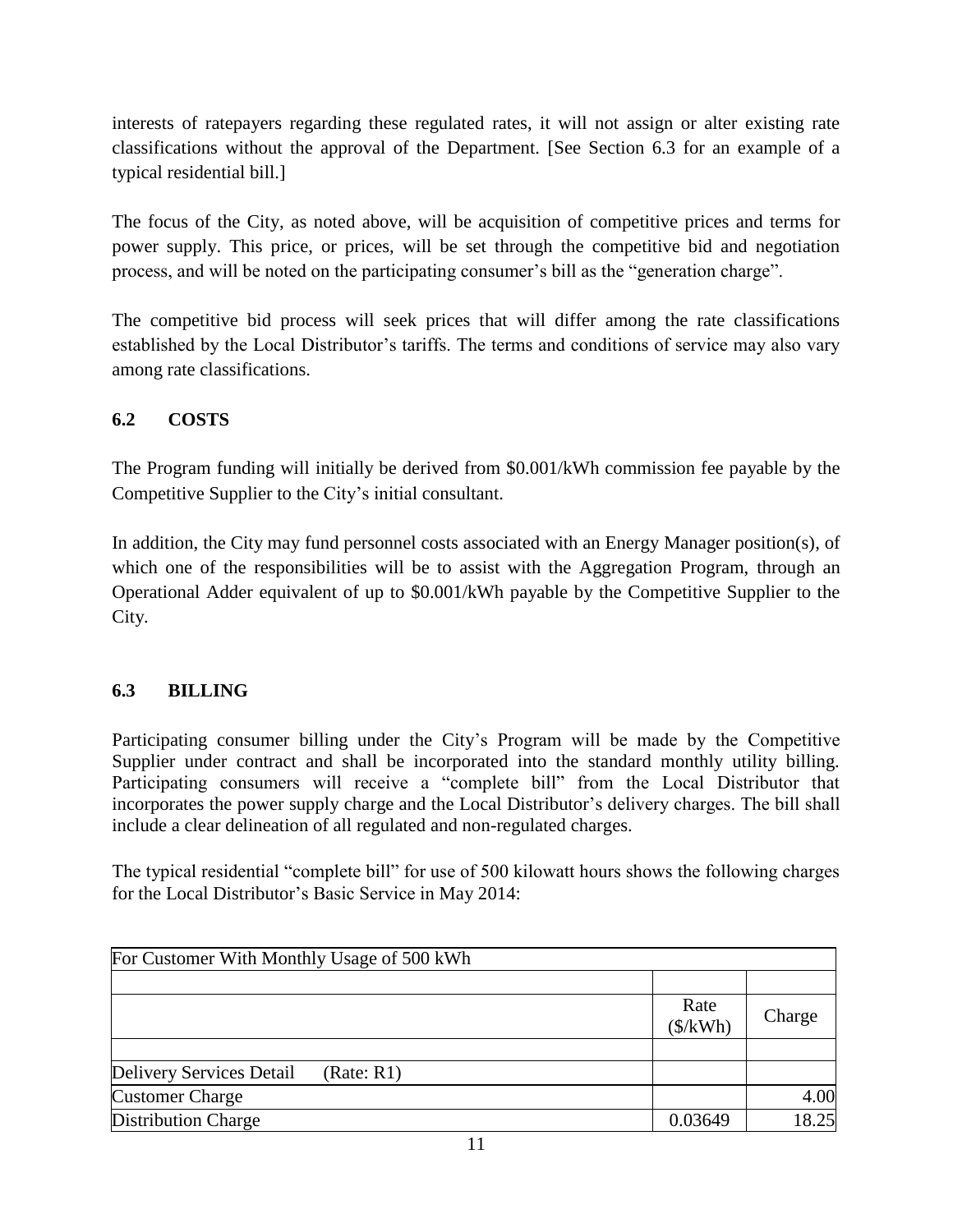| <b>Transition Charge</b>                                 | 0.00106 | .53     |
|----------------------------------------------------------|---------|---------|
| <b>Transmission Charge</b>                               |         | 11.52   |
| <b>Energy Efficiency Charge</b>                          | 0.01004 | 5.02    |
| Renewable Energy Charge                                  | 0.0005  | 0.25    |
| <b>Total Delivery Services</b>                           |         | \$39.57 |
|                                                          |         |         |
| (Rate: Basic Service)<br><b>Supplier Services Detail</b> |         |         |
| Generation Services Charge                               | 0.08277 | 41.39   |
| <b>Total Supplier Services</b>                           |         | \$41.39 |
|                                                          |         |         |
| Average Bill Total                                       |         | \$80.96 |

Sources: http://www.nationalgridus.com/masselectric/home/rates/4\_res.asp [http://www.nationalgridus.com/masselectric/non\\_html/rates\\_tariff.pdf](http://www.nationalgridus.com/masselectric/non_html/rates_tariff.pdf)

Accessed May 22, 2014.

### **7 UNIVERSALACCESS**

"Universal access" is a term derived from the traditional regulated utility environment in which all consumers desiring service receive that service. The DOER's Guide to Municipal Electric Aggregation in Massachusetts has defined universal access to mean "electric services sufficient for basic needs (an evolving bundle of basic services) available to virtually all members of the population regardless of income." The Guide also provides that a municipal aggregation plan meets the requirement of universal access "by giving all consumers within its boundaries the opportunity to participate, whether they are currently on Basic Service or the supply service of a Competitive Supplier." For the purposes of the City's Program this will mean that all existing consumers within the borders of the City and all new consumers in the City shall be eligible for service from the Competitive Supplier under the terms and conditions of the contract**.** One of the City's goals, as indicated in Section 2.3, is to "Provide the basis for aggregation of eligible consumers on a non-discriminatory basis".

Service under the City's Program shall include rate classifications in adherence with universal service principles and requirements, and the traditional non-discriminatory practices of local government. Contracts with all Competitive Suppliers shall contain provisions to maintain these principles and equitable treatment of all rate classifications.

Eligible existing consumers in the City shall be transferred to the Program unless they have already contracted with a Competitive Supplier, or affirmatively opted-out of the Program. Eligible low-income consumers shall remain subject to all existing provisions of state law regarding their rights to return to Basic Service and participate in the Program as well.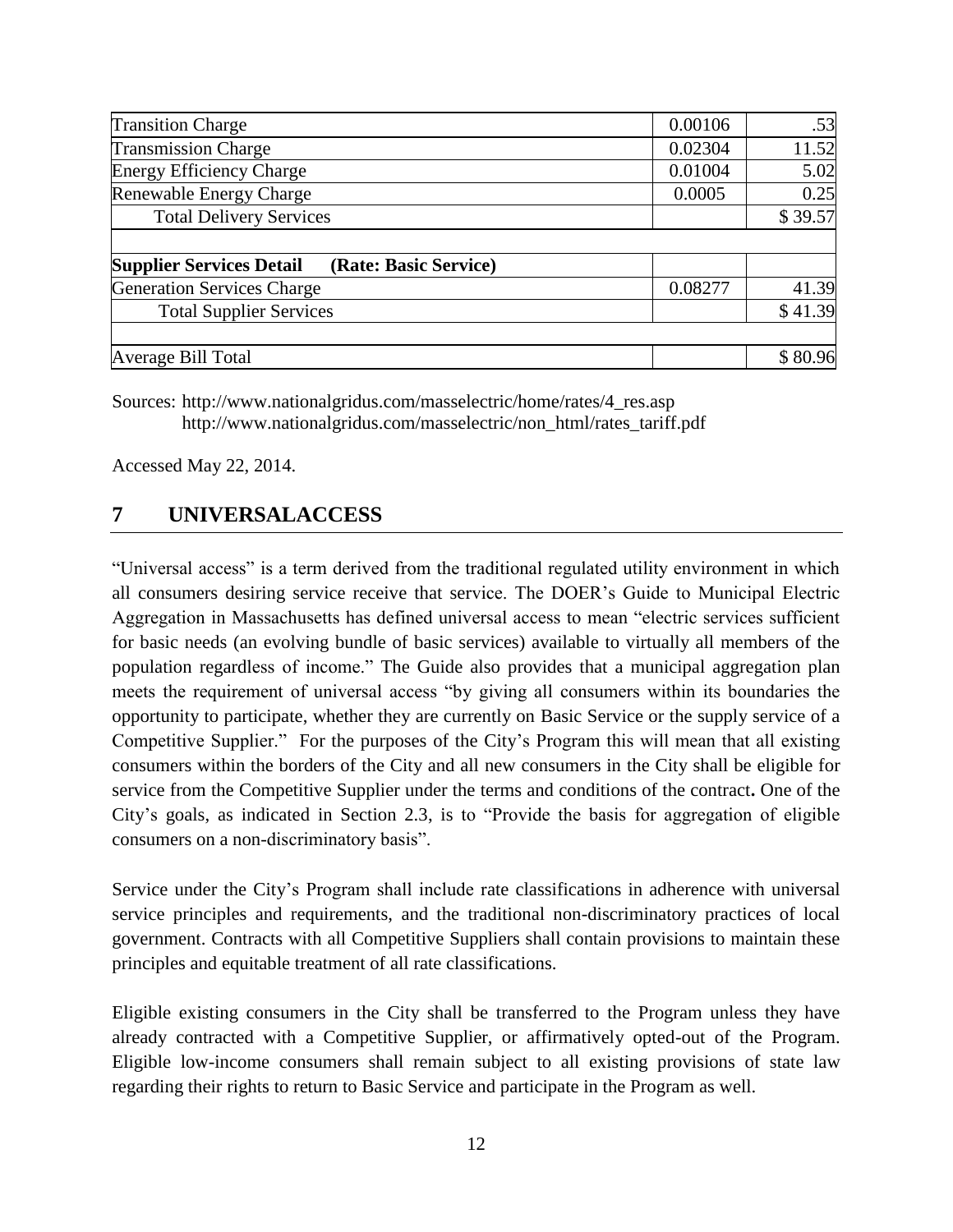Eligible new consumers in the service territory shall be automatically enrolled in the Program one month after establishing delivery service with the Local Distributor. Eligible new consumers will retain the right to opt-out any time after the commencement of Program service.

### **8 EQUITABLE TREATMENT OF RATEPAYERS**

All ratepayers will be treated equitably. They will be guaranteed the right to raise and resolve disputes with the Competitive Supplier, be provided all required notices and information, and always retain the right to opt-out of the City's Program as described herein or to switch Competitive Suppliers. The requirement of equitable treatment of all ratepayers does not, however, require that all ratepayers be offered the same pricing or terms and conditions. To impose such an interpretation to the statutory requirements governing municipal aggregation programs would, in effect, result in inequitable treatment, as attempting to apply identical prices, terms, and conditions to ratepayers with widely disparate characteristics would have the inevitable effect of giving some ratepayers more favorable service than others. The implementation of the Program will recognize this reality through appropriate distinctions in pricing and, where applicable, terms and conditions among ratepayers.

### **9 RELIABILITY**

"Reliability" in power supply and in transmission and distribution is essential to consumers. This will be accomplished and reinforced by the Program at several levels through:

- provisions of the contract that will include language on reliability of supply, liability and damages provisions;
- traditional proceedings related to the Local Distributor's regulated transmission and distribution services; and
- direct discussions with the Local Distributor concerning specific or general problems related to quality and reliability of transmission and distribution service in the City.

### **10 RIGHTS AND RESPONSIBILITIES OF PARTICIPANTS**

#### **10.1 RIGHTS**

All participating consumers shall enjoy the protections of law afforded to them as they currently exist or as they may be amended from time to time. These include rights to question billing or service quality or service practices. Under protocols developed by the Department, problems related to billing or service shall be directed to the appropriate parties. All eligible consumers shall also enjoy the individual right to decline participation in the City's Program.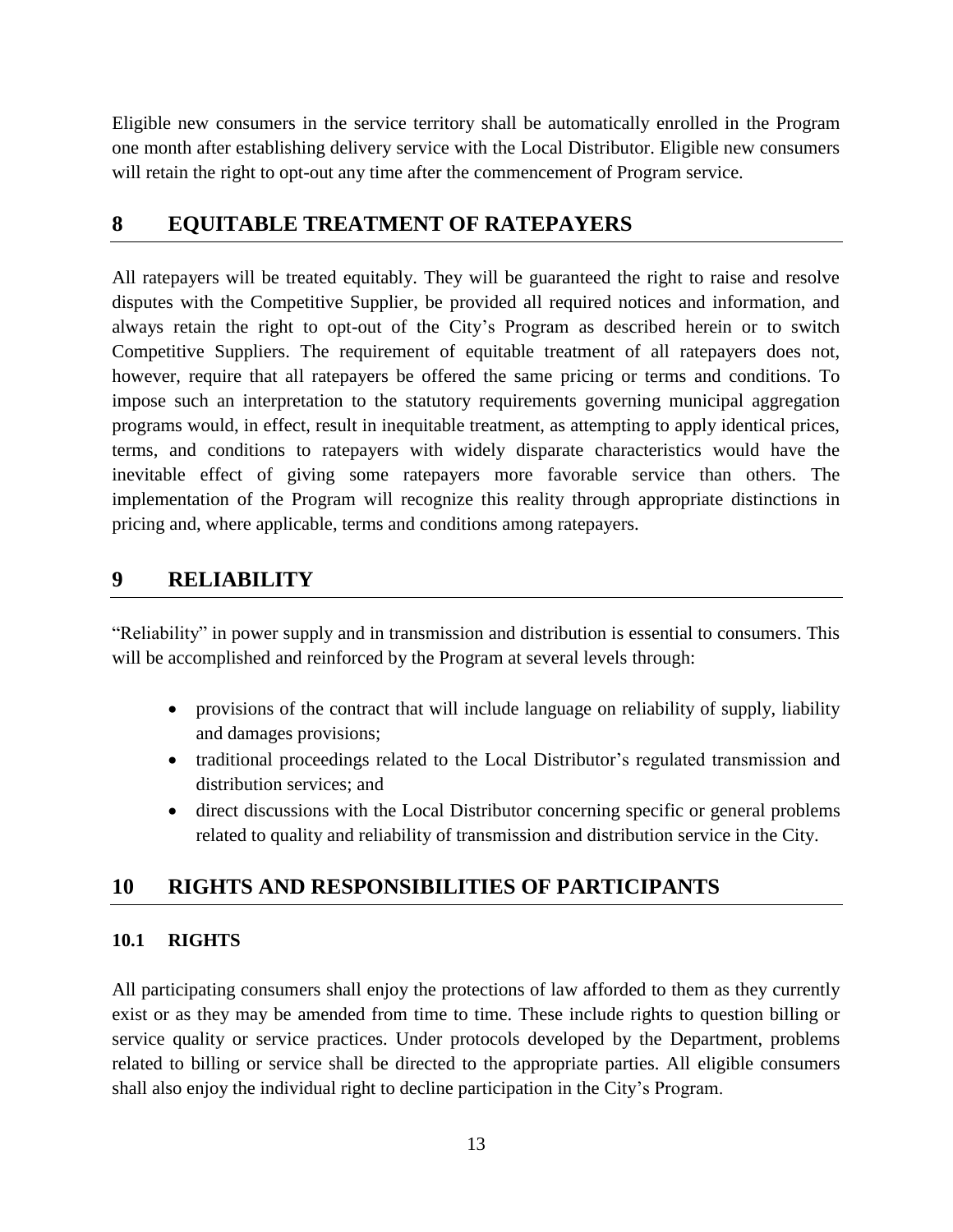#### **10.2 RESPONSIBILITIES**

All participating consumers shall meet all standards and responsibilities required by the Department, including payment of billings and access to essential metering and other equipment to carry out utility operations.

#### **11 CONSEQUENCES OF MUNICIPAL AGGREGATION**

The Program functions under the restrictions of state law and carries a range of results and consequences:

#### **11.1 PARTICIPATION IN COMPETITIVE MARKET**

Many consumers lack knowledge and leverage to negotiate terms for power supply. A municipal aggregator provides them with an option for professional representation and the leverage of a large group so that they may participate more effectively in the competitive process and achieve benefits.

#### **11.2 SELECTION OF ALTERNATE SUPPLIER**

Because the law guarantees the right to opt-out, including the right to choose Basic Service at no charge, all eligible consumers have the right to select a Competitive Supplier other than the one chosen by the City Manager and City Council.

#### **11.3 INDEMNIFICATION AND RISK ASSOCIATED WITH COMPETITIVE MARKET**

In a competitive market, it is possible that the failure of a Competitive Supplier to provide service may result in the need for participating consumers to acquire alternative power supply, or for participating consumers to receive power at Basic Service prices. The City will seek to minimize this risk by contracting with reputable Competitive Suppliers who demonstrate reliable service. The City also intends to include conditions in its contract with a Competitive Supplier that will indemnify participating consumers against risks or problems with power supply service.

#### **11.4 OTHER PROTECTIONS**

The City intends to negotiate a range of provisions in its contracts to enhance participating consumer protection.